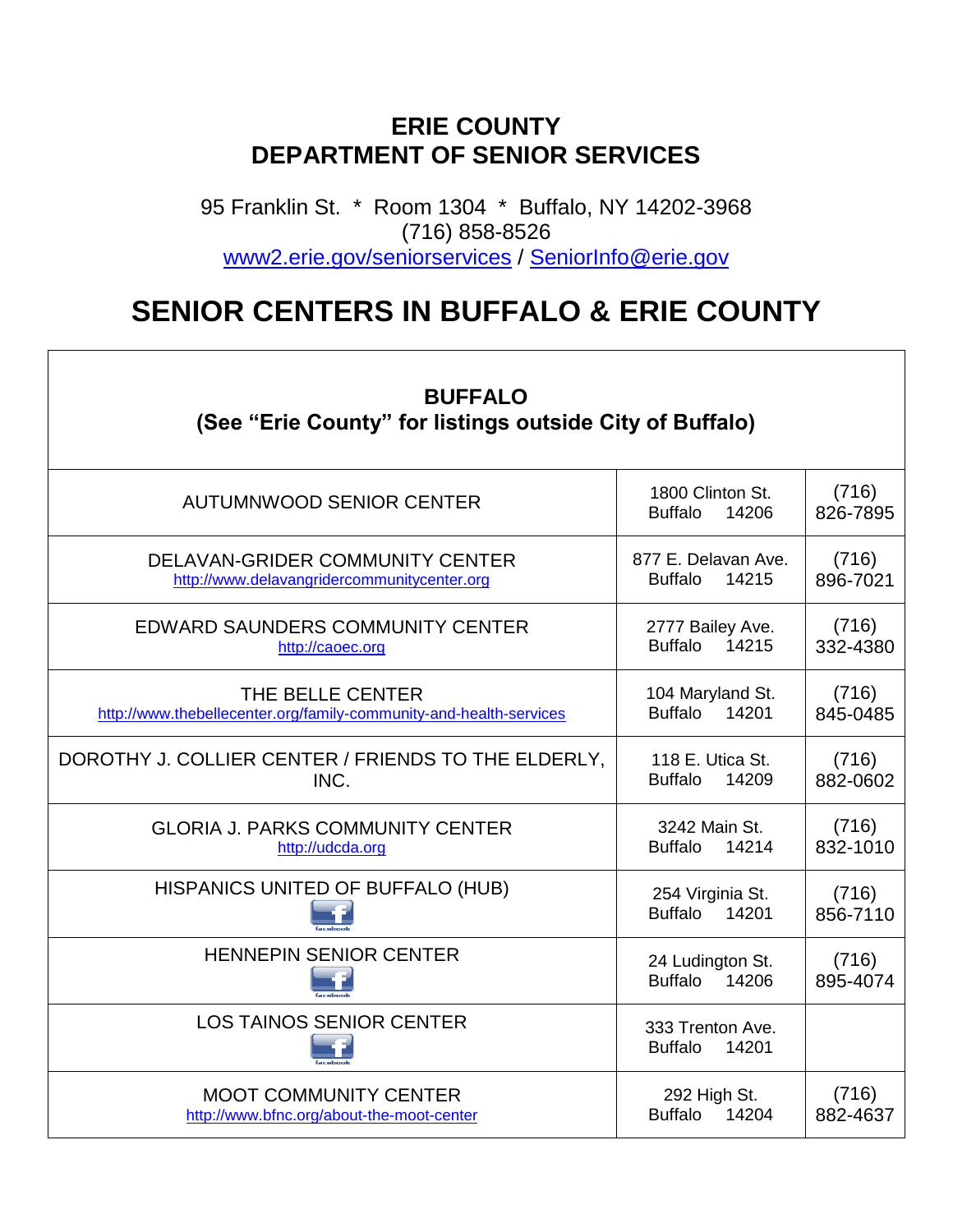| Page 2 of 5 | <b>NAME OF CENTER</b>                                                                                        | <b>ADDRESS</b>                              | <b>PHONE#</b>              |
|-------------|--------------------------------------------------------------------------------------------------------------|---------------------------------------------|----------------------------|
|             | NORTH BUFFALO COMMUNITY CENTER<br>http://www.northbuffalocc.org                                              | 203 Sanders Rd.<br><b>Buffalo</b><br>14216  | (716)<br>874-6133          |
|             | NORTHWEST BUFFALO COMMUNITY CENTER<br>http://www.northwestbuffalo.org/programs-and-services/senior-services/ | 155 Lawn Ave.<br>14207<br><b>Buffalo</b>    | (716)<br>876-8108          |
|             | OLD FIRST WARD COMMUNITY CENTER<br>http://www.old1stward.org                                                 | 62 Republic St.<br>14204<br><b>Buffalo</b>  | (716)<br>856-8613          |
|             | <b>PRATT WILLERT COMMUNITY CENTER</b><br>http://www.caoec.org                                                | 422 Pratt St.<br><b>Buffalo</b><br>14204    | (716)<br>852-1671          |
|             | RICHMOND-SUMMER SENIOR CENTER                                                                                | 337 Summer St.<br>14222<br><b>Buffalo</b>   | (716)<br>885-3290          |
|             | <b>SALVATION ARMY GOLDEN AGE CENTER</b><br>http://buffalo.salvationarmy.org/BuffaloNY/Senior_Services        | 960 Main St.<br><b>Buffalo</b><br>14202     | (716)<br>883-9800<br>x 260 |
|             | <b>SCHILLER PARK SENIOR CENTER</b>                                                                           | 2057 Genesee St.<br><b>Buffalo</b><br>14211 | (716)<br>895-2727          |
|             | SENECA-BABCOCK COMMUNITY ASSOCIATION<br>www.senecababcock.com                                                | 1168 Seneca St.<br><b>Buffalo</b><br>14210  | (716)<br>822-5094          |
|             | <b>TOSH COLLINS SENIOR CENTER</b>                                                                            | 35 Cazenovia St.<br><b>Buffalo</b><br>14220 | (716)<br>828-1093          |
|             | URBAN LEAGUE MULTI-SERVICE CENTER<br>http://buffalourbanleague.org/multi-service-center/                     | 86 Pine St.<br><b>Buffalo</b><br>14204      | (716)<br>847-8951          |
|             | VALLEY COMMUNITY ASSOC. SENIOR CITIZENS<br>https://www.valleycommunityassociation.xyz                        | 93 Leddy St.<br>14210<br><b>Buffalo</b>     | (716)<br>823-4707          |
|             | <b>WEST SIDE COMMUNITY SERVICES</b><br>http://wscsbuffalo.org/                                               | 161 Vermont St.<br><b>Buffalo</b><br>14213  | (716)<br>884-6616          |
|             | <b>WILLIAM-EMSLIE YMCA SENIOR CENTER</b><br>http://www.ymcabuffaloniagara.org/locations/william-emslie/      | 585 William St.<br><b>Buffalo</b><br>14206  | (716)<br>845-5440          |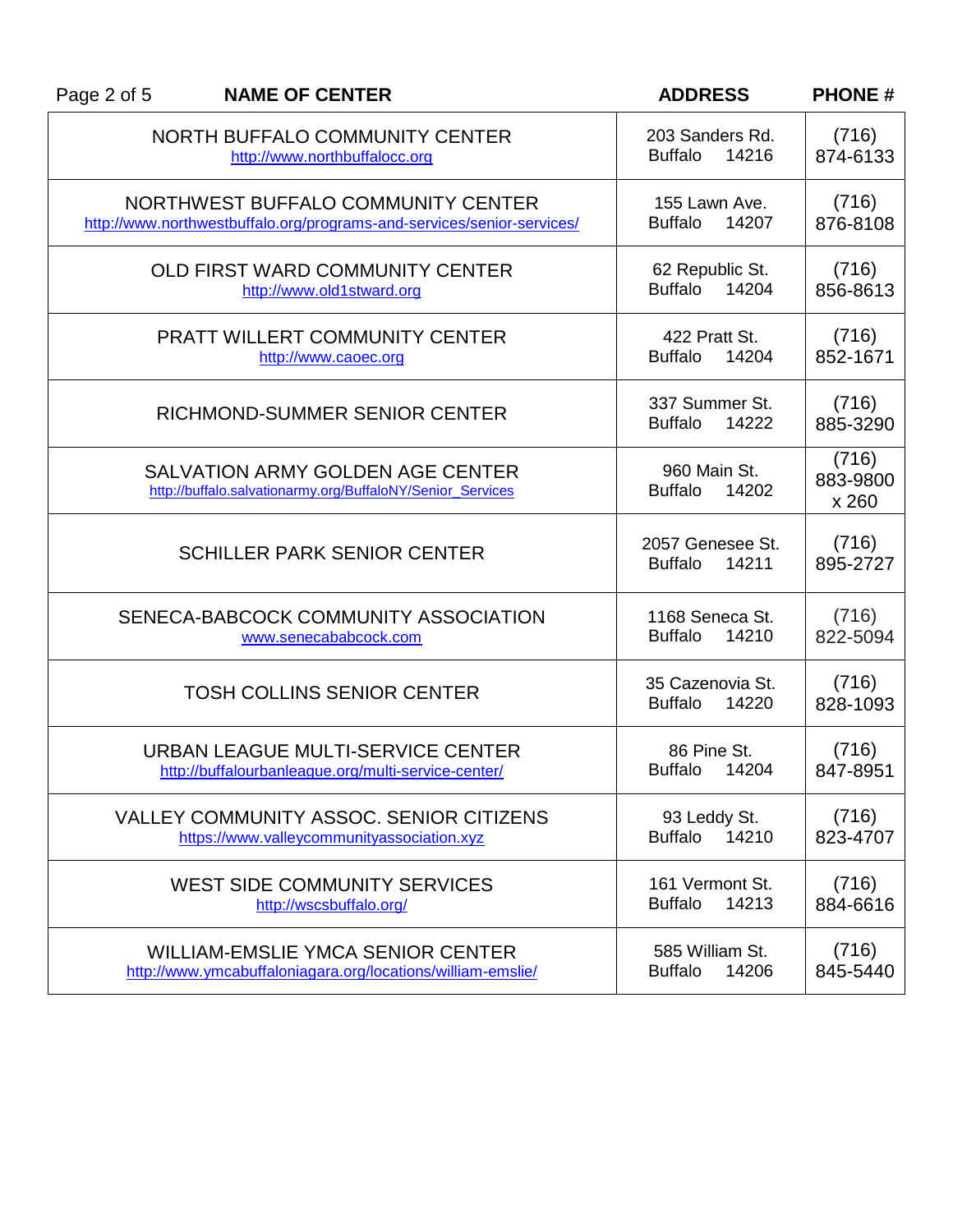| <b>ERIE COUNTY</b><br>(Outside City of Buffalo)                                                          |                                                     |                             |  |
|----------------------------------------------------------------------------------------------------------|-----------------------------------------------------|-----------------------------|--|
| AKRON-NEWSTEAD SENIOR CITIZENS<br>www.erie.gov/newstead/seniors.asp                                      | 5691 Cummings Rd.<br>Akron<br>14001                 | (716)<br>542-6645           |  |
| <b>ALDEN COMMUNITY CENTER</b><br>http://www2.erie.gov/alden/index.php?q=senior-citizens                  | 13116 W. Main St.<br>14004<br>Alden                 | (716)<br>937-7393           |  |
| AMHERST SENIOR CENTER<br>http://www.amherst.ny.us/govt/govt_dept.asp?dept_id=dept_19&menu_id=<br>menu_00 | 370 John James Audubon<br>Pkwy.<br>14228<br>Amherst | (716)<br>636-3050           |  |
| <b>ANGOLA SENIORS</b><br>http://www.townofevans.org/departments/seniors.html                             | See EVANS listing                                   |                             |  |
| <b>AURORA (TOWN) SENIOR CENTER</b><br>http://www.townofaurora.com/departments/senior-center/             | 101 King St., Suite A<br>East Aurora<br>14052       | (716)<br>652-7934           |  |
| <b>BLASDELL SENIOR CITIZENS</b><br>http://www.hamburg-youth-rec-seniors.com/senior-programs.html         | See HAMBURG listing                                 |                             |  |
| <b>BOSTON LOCAL SENIOR GROUPS</b><br>http://www.townofboston.com/services/senior-services/               | For information contact<br><b>Boston Town Hall</b>  | (716)<br>941-5773           |  |
| <b>BRANT-FARNHAM SENIOR CENTER</b><br>http://brantny.info/?page_id=103                                   | 1000 Brant-Farnham Rd.<br>14027<br><b>Brant</b>     | (716)<br>549-0282<br>Ext. 2 |  |
| CAYUGA VILLAGE SENIOR CENTER                                                                             | 100 Hutchens Dr.<br>Cheektowaga<br>14227            | (716)<br>668-3109           |  |
| <b>CHEEKTOWAGA SENIOR CENTER</b><br>http://www.tocny.org/Departments/SeniorServices.aspx                 | 3349 Broadway St.<br>Cheektowaga<br>14227           | (716)<br>686-3930           |  |
| <b>CLARENCE SENIOR CENTER</b><br>www.clarenceseniorcenter.org/                                           | 4600 Thompson Rd.<br>14031<br>Clarence              | (716)<br>633-5138           |  |
| <b>COLDEN SENIOR CENTER</b><br>http://townofcolden.com/senior-services/                                  | 8811 State Rd.<br>14033<br>Colden                   | (716)<br>941-5012           |  |
| <b>COLLINS SENIOR CENTER</b><br>http://www.townofcollins.com/Departments/Seniors                         | See LK PAINTER listing                              |                             |  |
| <b>CONCORD SENIOR CENTER</b><br>https://www.townofconcordny.com/senior-services                          | See Springville listing                             |                             |  |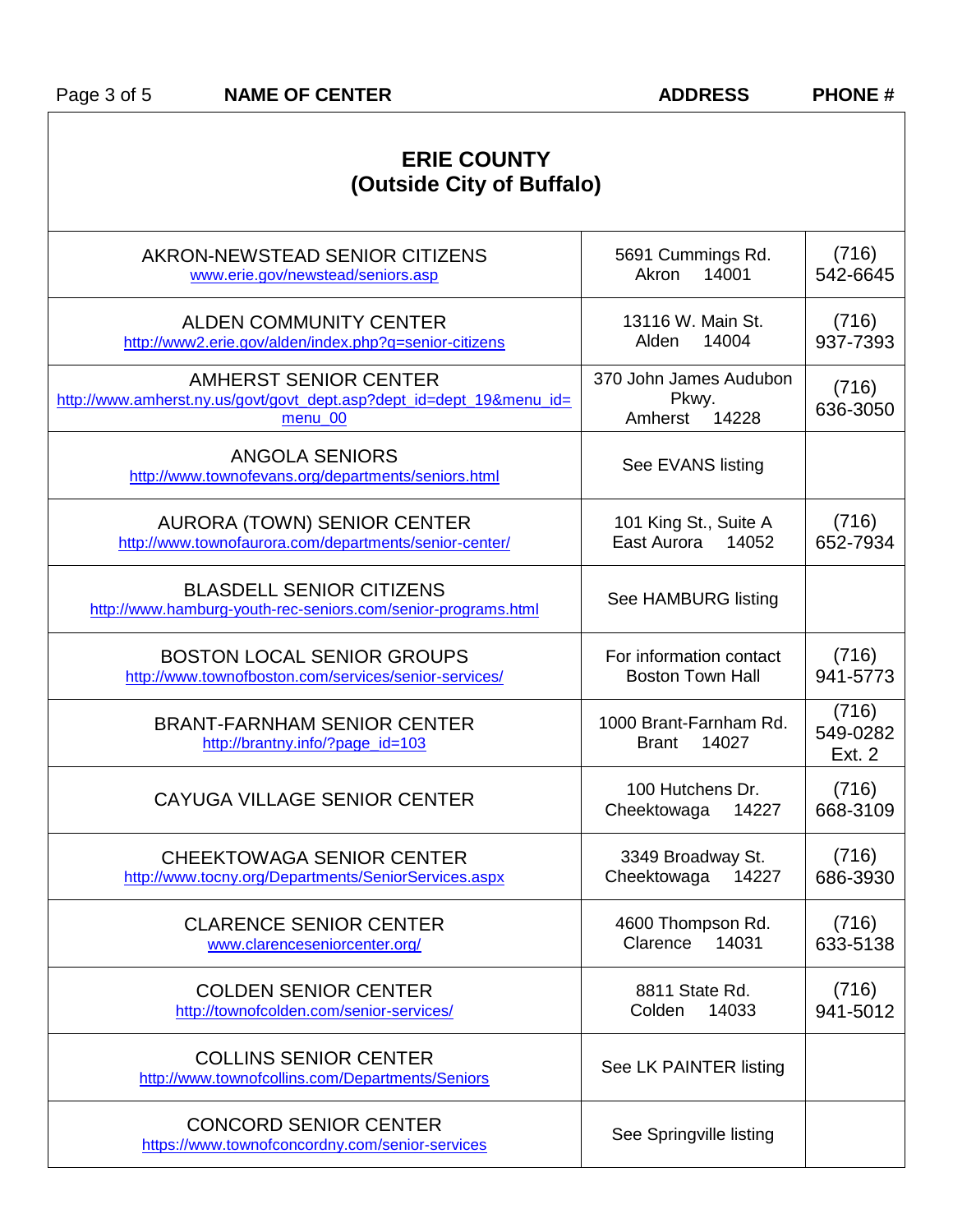| Page 4 of 5 | <b>NAME OF CENTER</b>                                                                               | <b>ADDRESS</b>                                                   | <b>PHONE#</b>              |
|-------------|-----------------------------------------------------------------------------------------------------|------------------------------------------------------------------|----------------------------|
|             | DEPEW (VILLAGE) SENIOR CITIZEN'S CENTER                                                             | 85 Manitou St.<br>(Municipal Bldg.)<br>Depew<br>14043            | (716)<br>683-9534          |
|             | <b>EDEN SENIOR CITIZENS GROUP</b><br>http://edenny.gov/senior-citizen-services/                     | For information contact<br><b>Eden Town Hall</b>                 | (716)<br>992-3408          |
|             | <b>ELMA SENIOR CITIZEN CENTER</b><br>http://www.elmanewyork.com/senior_center.html                  | 3007 Bowen Rd.<br>14059<br>Elma                                  | (716)<br>652-3374          |
|             | <b>EVANS (TOWN) SENIOR CENTER</b><br>http://www.townofevans.org/departments/seniors.html            | 999 Sturgeon Point Rd.<br>Derby<br>14047                         | (716)<br>947-0974          |
|             | <b>FARNHAM SENIORS</b><br>http://brantny.info/?page_id=103                                          | See BRANT-FARNHAM<br>listing                                     |                            |
|             | <b>GRAND ISLAND SENIOR CENTER</b><br>http://www.grand-island.ny.us/departments/golden_age/index.php | 3278 Whitehaven Rd.<br>Grand Island<br>14072                     | (716)<br>773-9682          |
|             | <b>HAMBURG SENIOR CITIZENS</b><br>http://www.hamburg-youth-rec-seniors.com/senior-programs.html     | 4540 Southwestern Blvd.<br>Hamburg<br>14075                      | (716)<br>646-0665          |
|             | <b>JEWISH CENTER OF GREATER BUFFALO</b><br>http://www.jccbuffalo.org/adult/                         | 2640 North Forest Rd.<br>Getzville<br>14068<br>787 Delaware Ave. | (716)<br>688-4033<br>(716) |
|             |                                                                                                     | <b>Buffalo</b><br>14209                                          | 886-3145                   |
|             | <b>KENMORE COMMUNITY CENTER</b><br>http://www.villageofkenmore.org/index.php/sr-nutrition-program   | 135 Wilber Ave.<br>Kenmore<br>14217                              | (716)<br>873-7500          |
|             | <b>LACKAWANNA SENIOR CENTER</b>                                                                     | 230 Martin Rd.<br>14218<br>Lackawanna                            | (716)<br>827-6669          |
|             | <b>LANCASTER SENIOR CITIZENS</b><br>http://lancasterny.gov/departments/senior-center.html           | 100 Oxford Ave.<br>Lancaster<br>14086                            | (716)<br>685-3498          |
|             | LK PAINTER COMMUNITY CENTER<br>http://www.townofcollins.com/Departments/Seniors                     | 2355 Main St.<br>Collins<br>14034                                | (716)<br>532-2006<br>x 21  |
|             | <b>MARILLA SENIOR CITIZENS</b><br>http://townofmarilla.com/marilla-senior-citizen-group/            | 1810 Two Rod Rd.<br>Marilla<br>14102                             | (716)<br>652-5350          |
|             | <b>NEWSTEAD SENIORS</b><br>http://www.erie.gov/newstead/seniors.asp                                 | See AKRON-NEWSTEAD<br>listing                                    |                            |